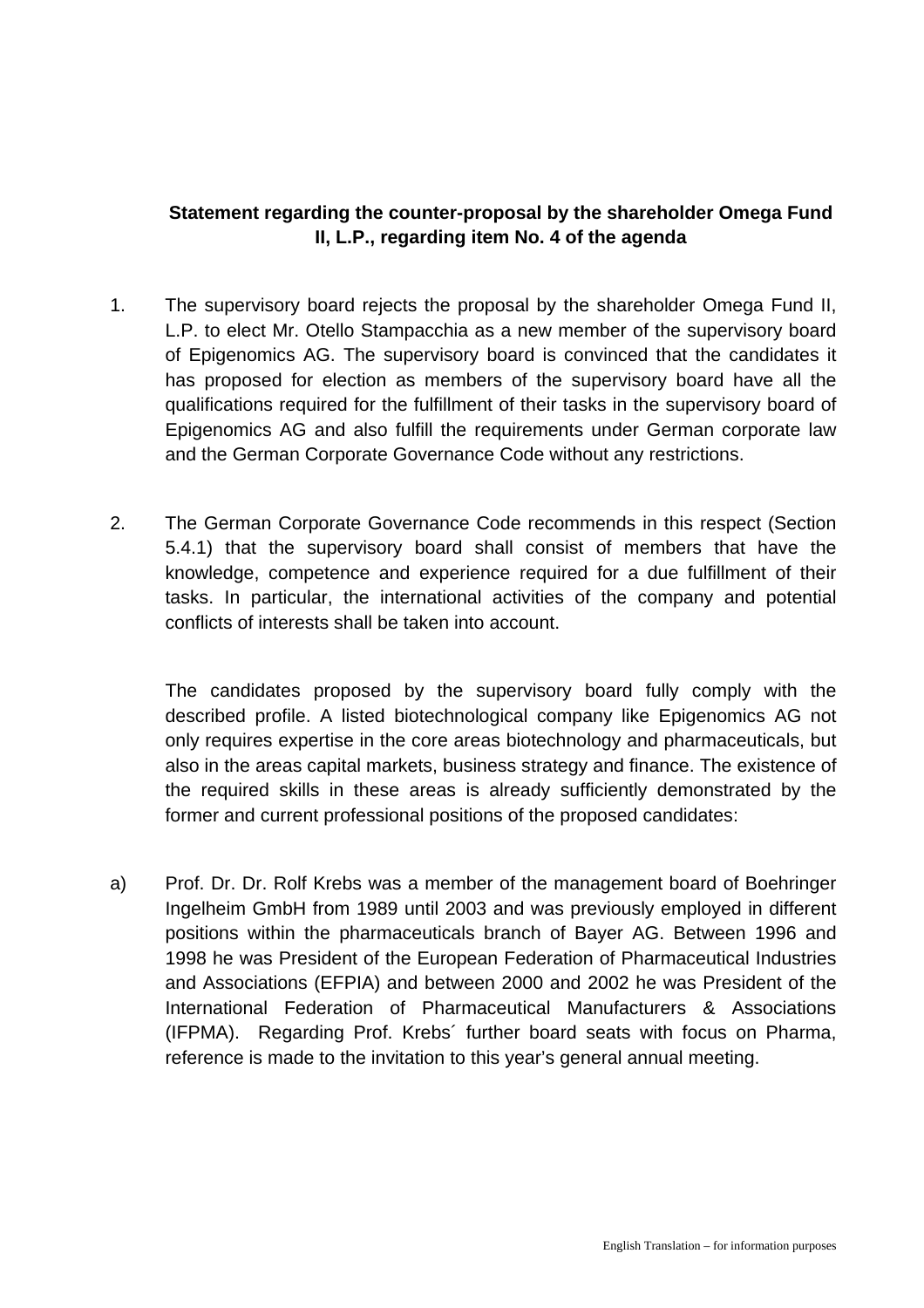- b) Mr. Bruce Carter, PhD, is President and CEO of ZymoGenetics Inc., U.S., since 1999. ZymoGenetics Inc. is one of the largest biotechnological companies in the U.S. and listed at the NASDAQ in new York. Already between 1988 and 1994 he was President of ZymoGenetics Inc. From 1994 until 2000, Mr. Carter was Executive Vice President and Chief Scientific Officer of Novo Nordisk A/S, the holding company of ZymoGenetics Inc. Bruce Carter has several board seats in companies with focus on life science. The details are listed in the invitation to this year's general annual meeting, to which reference is made .
- c) Ann Clare Kessler (with degrees in biology (PhD) and biochemistry) has worked for more than 30 years with Hoffmann-La Roche Inc. in the U.S., among others as Vice President of the Research Department as well as in the Departments Pharmacology and Chemotherapy. Afterwards she was in charge of the International Project Management Group at Hoffmann-La Roche in Basle. She is currently a member of the management board of Spectrum Pharmaceuticals Inc.
- d) Prof. Dr. Günther Reiter earned degrees in business administration, economics and mathematics. He has worked in the Department of Research for Industry Business at Tübingen University and in a number of management positions at different companies, among others at *Maschinenfabrik Trumpf GmbH und Co*. in Ditzingen (as President of Business and Controlling) and as a member of the directive board at *Hofkammer des Hauses Württemberg*. In the nineties, Prof. Reiter assumed the position of dean and deputy dean at the newly founded European Business School in Reutlingen (EBS) and significantly influenced and guided the build up of this School. Since 2001 he is, again, teaching at EBS.
- e) Prof. Dr. Dr. Uwe Bicker has earned degrees in chemistry (PhD) and medicine. At the beginning of his career he worked in different positions at Boehringer Mannheim (now Roche), among others as member of the management board. Afterwards he was a member of the management boards of Behringwerke AG and HoechstMarionsRoussell AG. As Exceutive Chairman of Dade Behring Inc., U.S., he was in charge of the pharmaceuticals business and the diagnostics business. Regarding his board seats in companies with focus on bio venture capital funds and clinical diagnostics, reference is made to the invitation to this year's general annual meeting.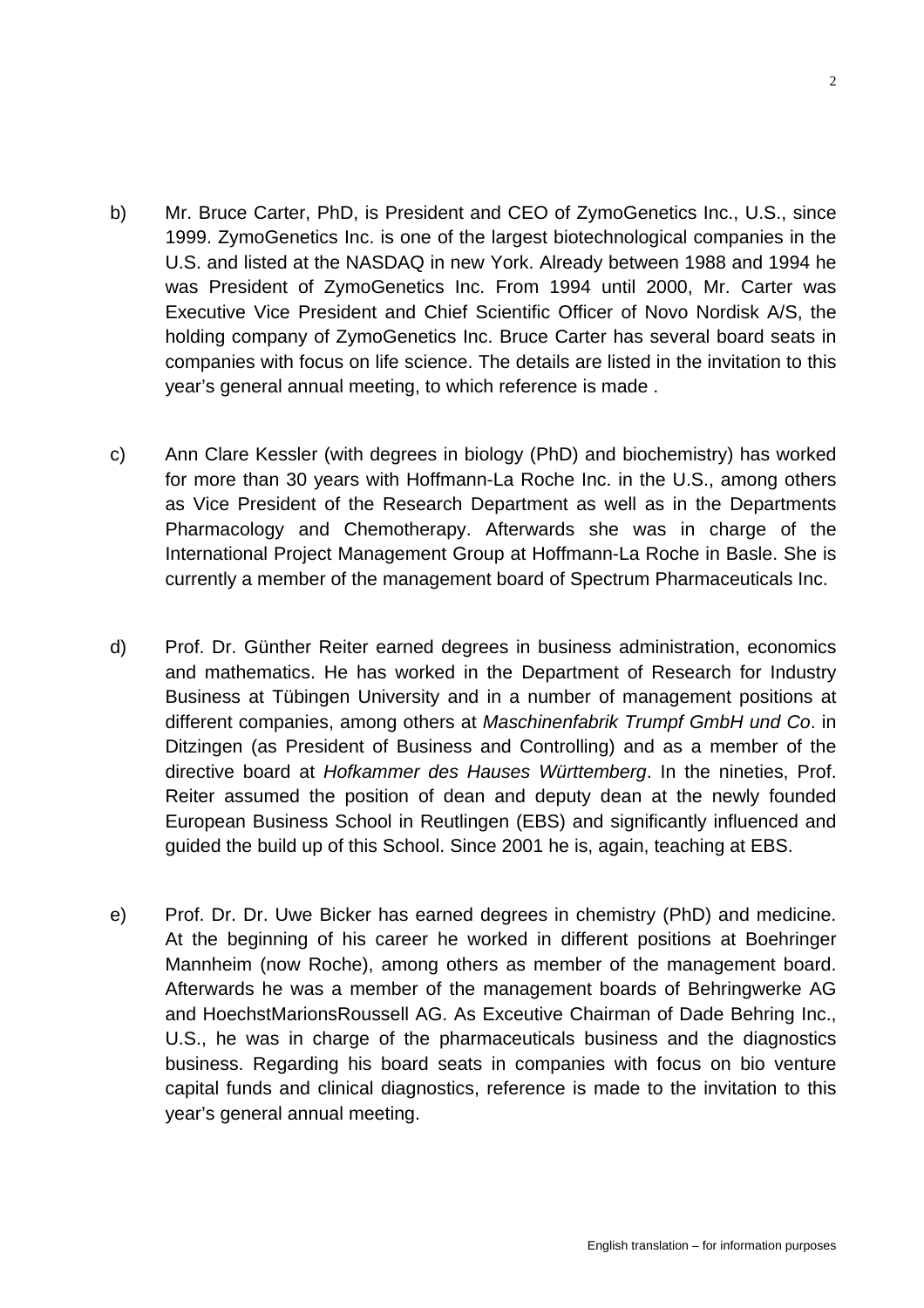f) From the start of his professional career in 1968 at Sandoz AG, Mr. Günter Frankenne has been active in the pharmaceuticals industry. Until his retirement from the Novartis Group by the end of 1998 (upon reaching the age of 60), he was, among others, a member of the management boards of Wander Pharma GmbH and Sandoz AG (responsible for marketing, sales, business development and health policy). He was CEO of Sandoz AG since 1994 and deputy chairman of Novartis Pharma GmbH since 1997. Regarding his board seats in companies with focus on marketing and sales consultancy for life science, biotechnology and drug development, reference is made to this year's general annual meeting.

All of the proposed candidates are members of supervisory and comparable boards of other listed and non-listed companies (primarily biotechnology companies) and of high-ranking national and international pharmaceuticals companies. The details are listed in the invitation to this year's general annual meeting, to which reference is made.

- 3. As can be seen from the above, the supervisory board as proposed by us not only has an extensive experience and know-how in the areas of biotechnology and pharmaceuticals, but also with respect to capital markets and communication with the capital and financial markets, mainly due to the candidates' membership in the management and supervisory boards of companies active on the capital markets.
- 4. Overall, we are convinced that our proposal is well-balanced and that the candidates provide all the knowledge, expertise and experience required by Epigenomics AG. The candidates also fulfill all requirements set out in the German Corporate Governance Code and corporate law. None of the candidates has a conflict of interests.

In view of this, the supervisory board rejects the counter-proposal and asks the shareholders to participate in the general meeting either personally or through a representative and to exercise their voting right in the general meeting in order to prevent that a minority of the shareholders influences and determines the composition of the supervisory board.